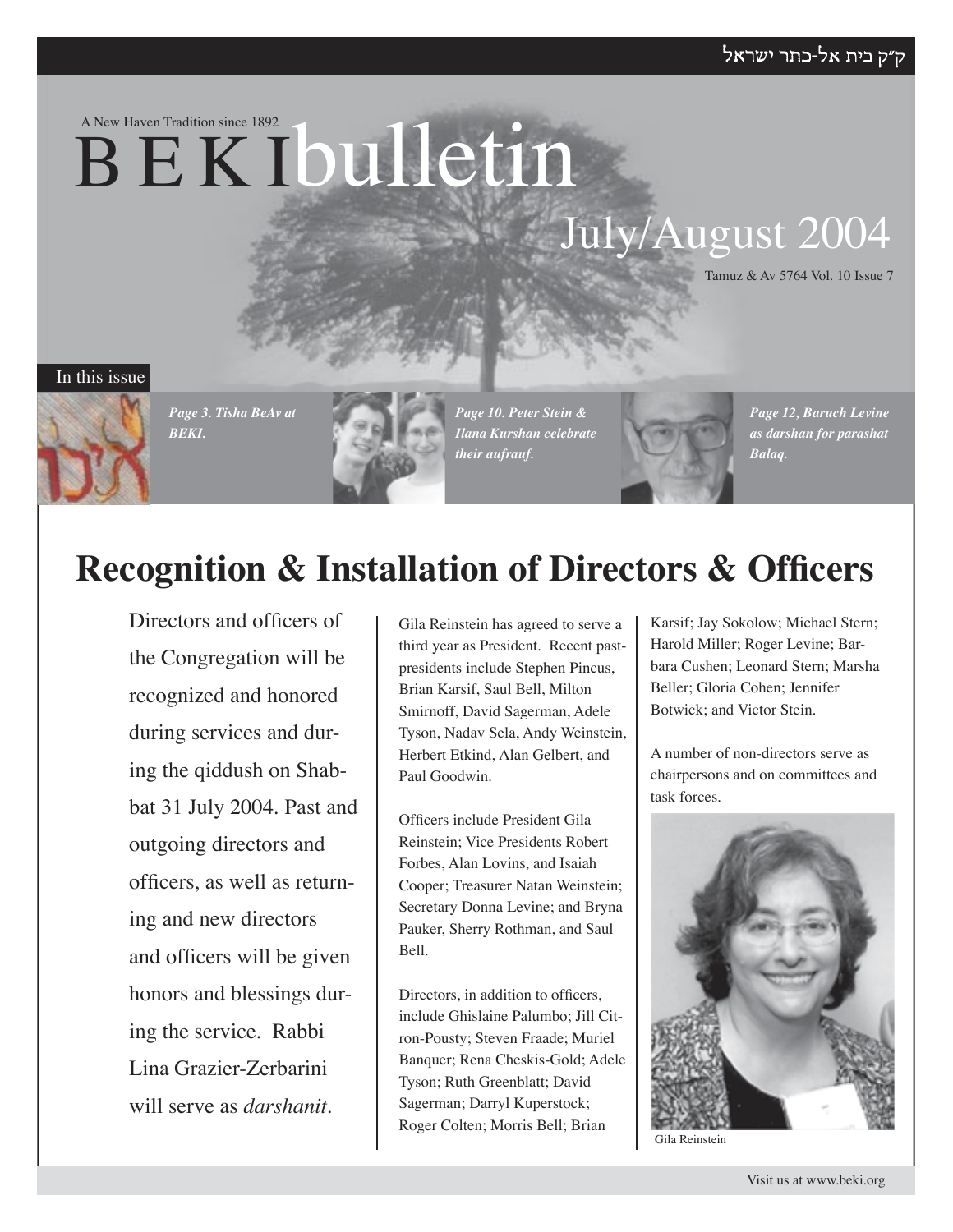## inistrative Announcements

#### **Come to Israel**

If you are interested in going on a trip to Israel with Alan Lovins and Jon-Jay Tilsen in October-November this year or February 2005, please contact Jon-Jay at 389.2108 x10 or jjtilsen@beki.org or Alan at alovins@snet.net. We are contemplating a flexible trip of about eight days, with an optional three to seven day extension, that would include a segment to explore peace and security issues, as well as cultural, archeological, historical and recreational locations.

#### BEKI Bulletin

The newsletter is published monthly by Congregation Beth El-Keser Israel for the benefit of its members. Congregation Beth El-Keser Israel is affiliated with the United Synagogue of Conservative Judaism.

To contribute articles or for inquiries regarding membership, donations, or special activities, call the Synagogue office (203) 389-2108, or write to 85 Harrison Street, New Haven, CT 06515-1724 or email: jjtilsen@beki.org or see our web page: www.beki.org For information about advertising, call the synagogue office. Deadline for submission of ads or articles is the 1st of the month preceding publication.

> BEKI-Bulletin © 2004 Congregation Beth El-Keser Israel. A Message from Rabbi Tilsen & Dear Rabbi © 2004 Jon-Jay Tilsen. All rights reserved.

Annual subscription is \$36.00.

**Editor** *Rabbi Jon-Jay Tilsen* **Associate Editor** *Donna Levine* **Associate Editor** *Donna Kemper* **Circulation Manager** *Saul Bell* **Graphic Designer** *Bjorn Akselsen* **Advertisement Editor** *Sheila Gardner* **Advertisement Associate Editor** *Ronni Rabin* **Photographer** *Charles Ludwig*

A preschool program for children ages 2 to 6

## **Celebrating Jewish Tradition** Opening September 2004

The success of the Montessori classroom is dependent on its core beliefs—freedom within limits, and respect for each other and the environment. The goal of the program is to cultivate the child's own natural desire to learn.

Congregation Beth El-Keser Israel • 85 Harrison St., New Haven Lana Gad - Director 203.389.7445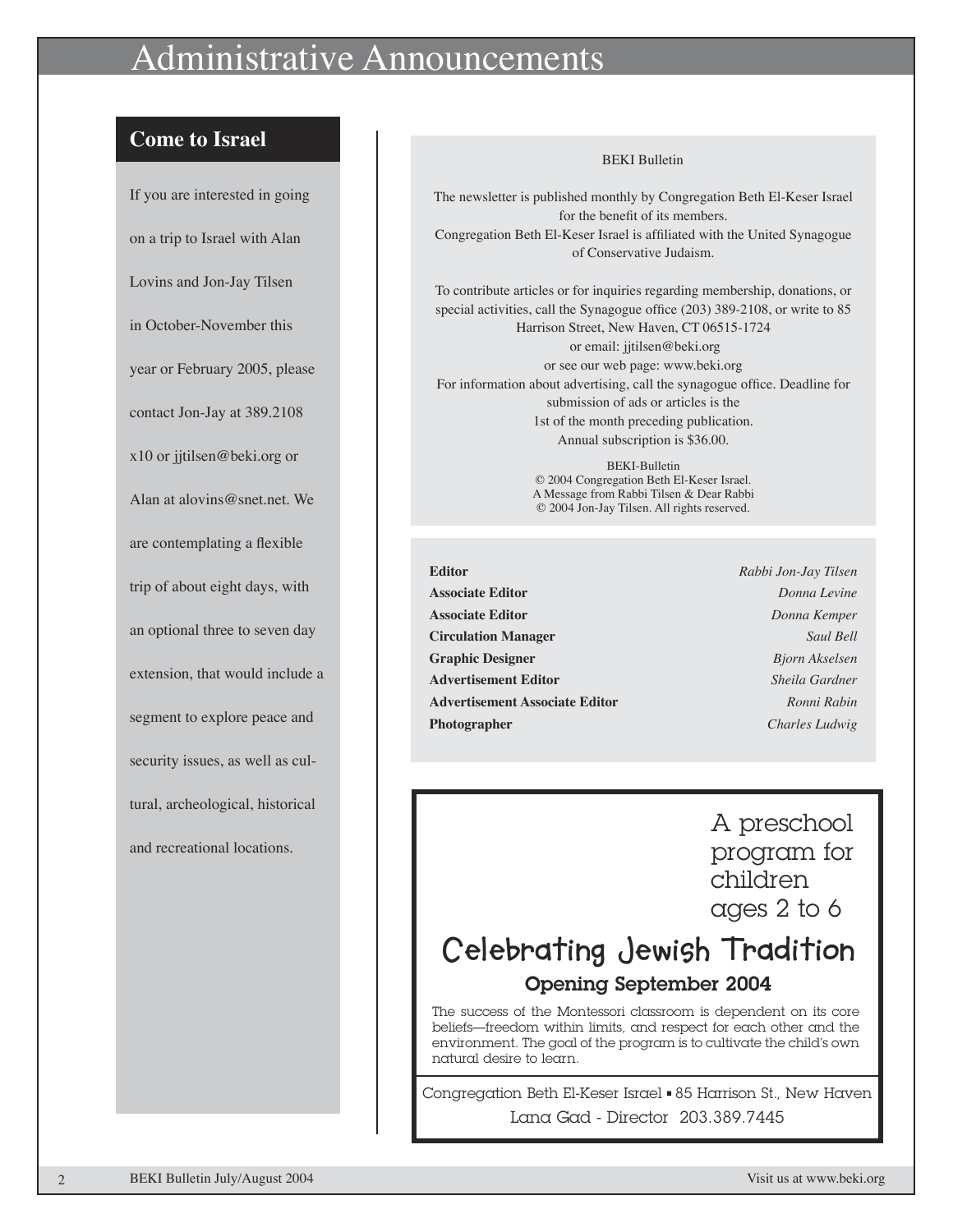## Attend Daily Services

#### **Kulanu**

Kulanu participants meet twice a week with Olivia Wood at Chapel Haven in a program called the Community Day program. The program is structured around community service, field trips, and socialization. During July, Dr. Lauren Kempton will present two programs. One is her reflections on The March of the Living with photos from her trip to Poland and Israel. The second program is a session on Peace. The group will discuss the barriers to peace around the world and conclude by making origami paper cranes for peace. The teacher for this session will be Hiroko Hatakeyama, the Japanese intern from the International Friendship program who is staying with Dr. Kempton. The Kulanu group will make a bulletin board with their paper cranes and quotations about peace

#### **Garinim Montessori Preschool**

Plans are progressing for the opening of Garinim Montessori Preschool for children ages 2 to 6 at BEKI this September. The school combines the methods of Montessori with the traditions and culture of Masorti-Conservative Judaism. For information, contact Lana Gad at 389.7445 or lana@garinim.org.

#### **Tisha BeAv at BEKI**

The fast day of Tisha Be'Av ("ninth day of the Hebrew month of Av") will be observed on Monday night 26 July and Tuesday 27 July 2004. Minha afternoon services are from 8:00p to 8:15p. The traditional



Maariv (evening) service begins at 8:15p. The Shaharit (morning) service on Wednesday 27 July is from 7:00a to 8:15a. The evening and morning services include the reading of the Biblical Book of Eikha (Lamentations). The fast is observed from sundown Monday night until 9:00p Tuesday night. As a sign of mourning, many refrain from wearing leather shoes and ostentatious clothing, and do not enjoy music, intimate physical relations or entertainment.

Tisha Be'Av commemorates the destruction of the first two Temples and other tragedies that have taken

place in our long and glorious history. The destruction of the Temples represents the downfall of the independent Jewish government, the devastation of Jewish society and tragic loss of life. On Tisha Be'Av in 1290, King Edward I signed an edict expelling the Jews from England. Likewise, the expulsion of Jews from Spain occurred on that date in 1492. The fast is the only full day fast on the Hebrew calendar besides Yom Kippur. Those with medical conditions that require oral medications or eating are urged to consult their medical and rabbinic authorities.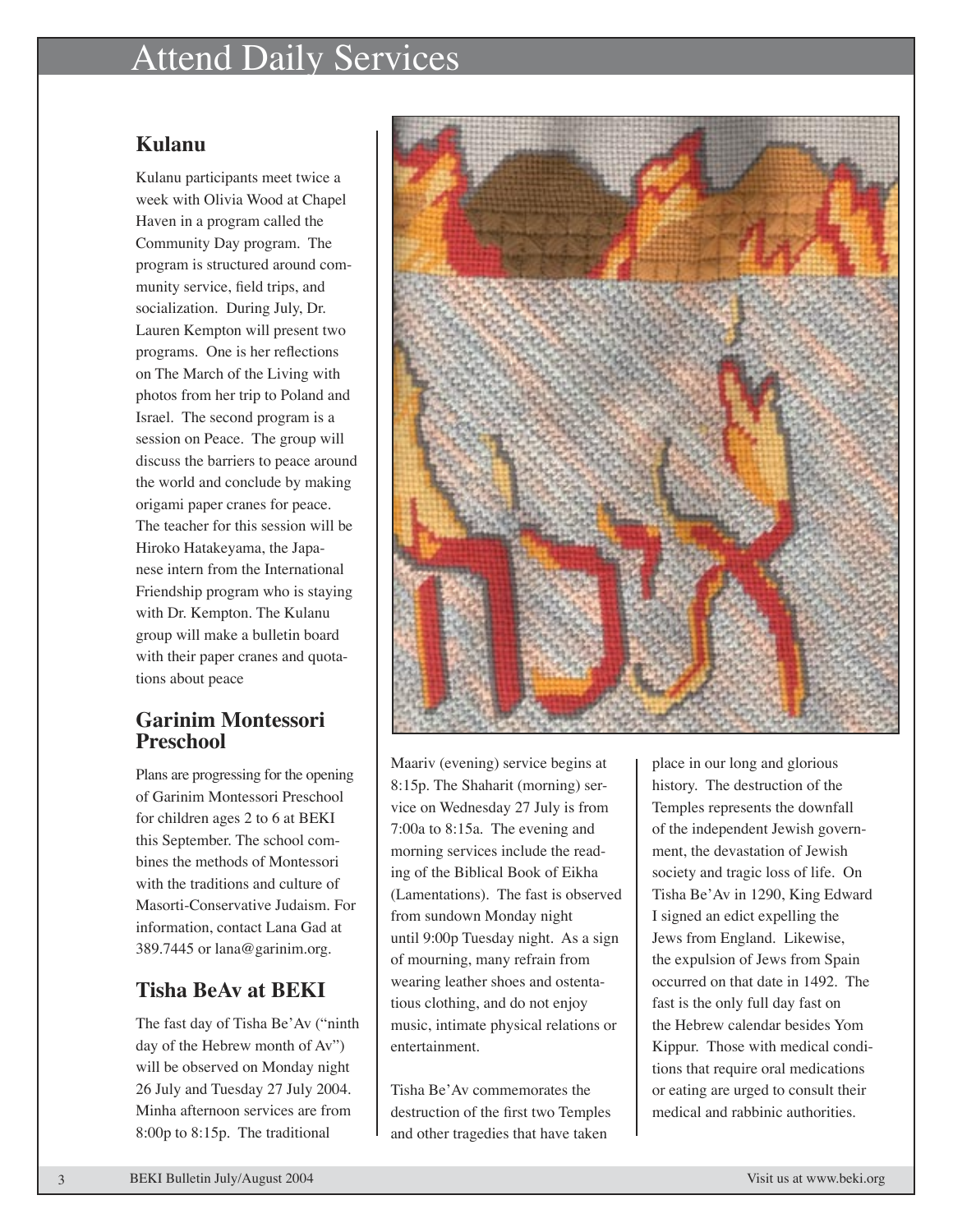#### **Report on First BEKI Wine Tasting**

In March, BEKI hosted its first kosher wine tasting, "Kosher Wines from Around the World." This was a fun, fund-raising event for the commu nity that provided an introduction to eleven interesting kosher wines from Argentina, Australia, Chile, Israel, and Italy. The event was made pos sible by the generosity of *The Wine Thief* (378 Whitney Avenue, New Haven, 865-4845), which donated the wine. *The Wine Thief* provided two knowledgeable servers who poured and described the wine at no charge to the congregation, and donated 10% of the purchase price of wines ordered during or shortly after the event. We raised over \$900 for the synagogue during this event. *The Wine Thief* also supplied the wines, at cost, for the 6 June Tribute cocktail hour at BEKI. Be sure to thank the storeowner when you stop in to buy a bottle.

Many people helped shop, prepare food, set-up tables, clean up, and contributed in many other ways to the success of the wine tasting event. I would particularly like to thank Gila Reinstein, Sarah Berry, Sherry Roth man, Barbara Cushen, Stanley Saxe, Michael Reis, Jennifer Botwick, Rob ert and Janice Lettick, Brian Karsif, Jennifer Fleming, Judy Janette, Steven Steinlight, Natan and Lori Weinstein, and Jessey Palumbo for their assis tance, and apologize to anyone I may have forgotten.

For those interested, a "wine thief" is "a long glass or metal tube used for withdrawing samples of wine from barrels or carboys," not necessarily someone who steals wine.

*Roger Colten*



Child, Adolescent and Adult Psychotherapy

214 Amity Road Woodbridge, CT 06525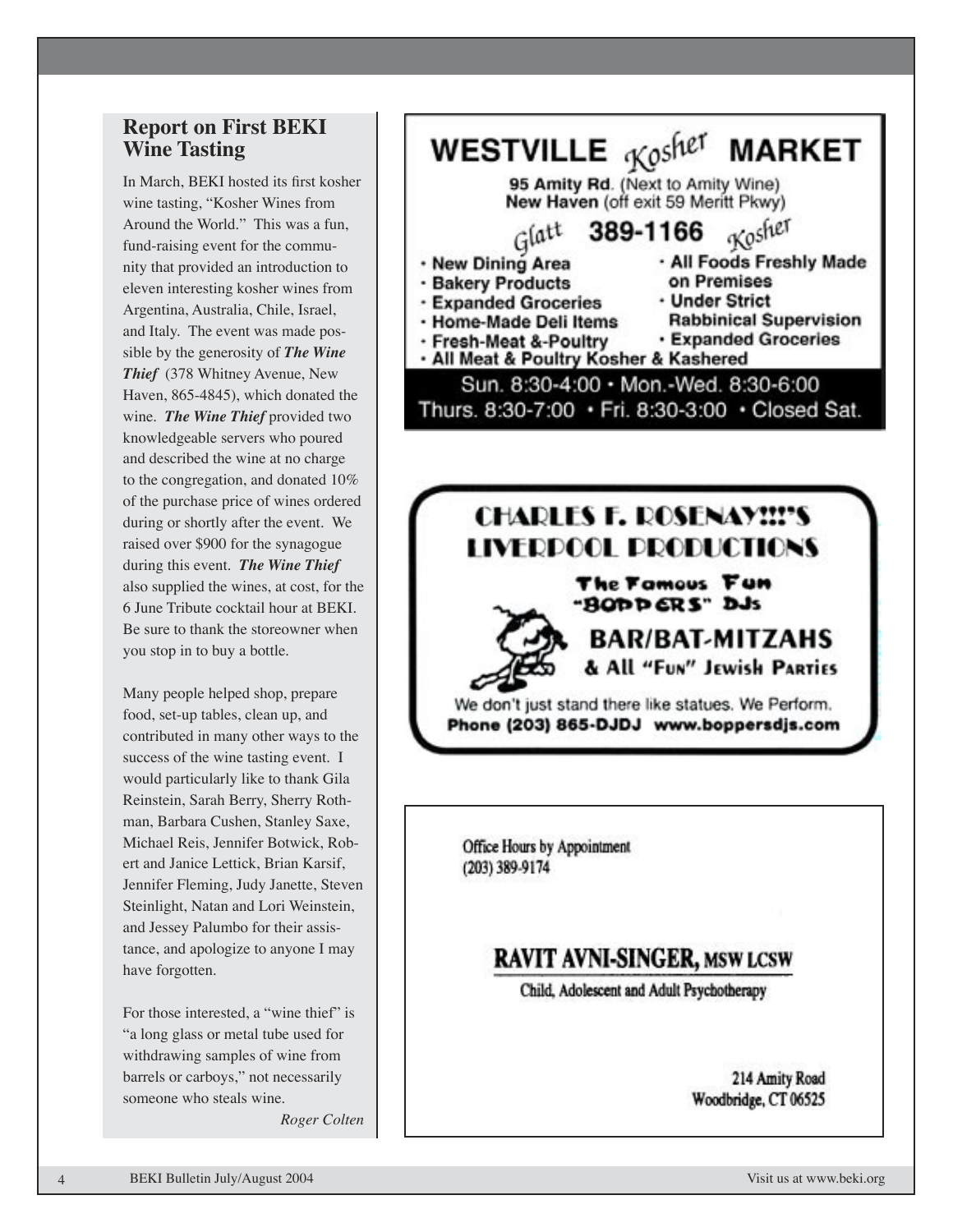## **Message from Rabbi Tilsen**

Several Catholic Bishops in America made the headlines when they announced that they would not provide the sacrament of the Eucharist (communion) to Catholic public officials who vote to support abortion rights.

I'm all for clergy – especially Conservative rabbis – using the aptly-named bully pulpit to wield political power, but I am not quite sure how we could implement a comparable sanction in the Jewish world. I do not believe that denying Senator Lieberman the rite of single malt Scotch whiskey at *qiddush* unless he votes according to our instructions will work. As far as I can tell, Joe is a man of principle, and besides, he seems to be able to get along with the blended Scotch, or even the Manischewitz Concord (which, coincidentally, is the same wine used by many churches).

Although there are important views widely held by the Jewish People, it would be difficult to pick out one single issue that we can claim as fundamental and universally held. "Support of Israel" comes close, but we have a very broad range of opinions as to what this "support" actually means. While our Rabbinical Assembly does issue little-read resolutions on questions of public policy, we are neither hierarchical nor centralized, as is the Catholic Church. The Chancellor can say whatever he wants, and we can agree or disagree. The Law Committee can issue *teshuvot* (legal determinations), and we can adhere to them or not. I have never heard

of any synagogue being expelled from the United Synagogue for any policy violation, except failure to pay dues.

Our religious heritage, as documented by the Mishna and other rabbinic texts, endorses the values of free speech, intellectual integrity and democracy. Individual sages were allowed to teach whatever they actually believed, even if it was not in keeping with the majority's view. The sages could speak their minds and vote their consciences.

It is true that the State of Israel has an official "Chief Rabbinate" (actually, two official Chief Rabbinates) whose determinations on everything from conversion to kashrut are "government endorsed." But that institution is scorned by all except the functionaries who feed at the public trough. The government rabbinate is a relic of Ottoman rule in Palestine and has no religious basis or legitimacy among the Jewish People.

There are no "sacraments" in Jewish life, at least in the way Catholics think about them. Don't tell anyone, but you don't really need a rabbi to become a bar- or batmitzva, get married or divorced, or have a funeral. It may be desirable to have rabbinic guidance and supervision, but there are really no special "powers" a rabbi has other than the endorsement of some rabbinical school attesting to the rabbi's training. The Cemetery Association may require (for good reasons) that a rabbi officiate at a



funeral, but there is no such requirement in Jewish law or tradition. In contrast, Church doctrine has it that there is no communion or sacrament without the authorized Church official.

The Jewish world is not prepared to make that kind of a claim on a diverse civil society. In general, we hold that the *mitzvot* apply to the Jewish People but, with a handful of exceptions, we are not to impose them on the rest of humanity. Hunting is illegal in Jewish law, but there is nothing in our law that prohibits non-Jews from game hunting or that impels us to try to stop them. Eating bacon is prohibited for Jews, but there is nothing immoral or wrong about non-Jews eating it (current medical advice and PETA radicalism notwithstanding).

We must confess that some sages believed that a prohibition on abortion is one of those few rules (such as the prohibition on murder) that we as Jews *should* impose on others. But even if we hold that view, we must see "abortion" in the context of a larger set of social conditions and weigh it with other values. If one really wants to stop abortions, then it is necessary to *continued on page 7*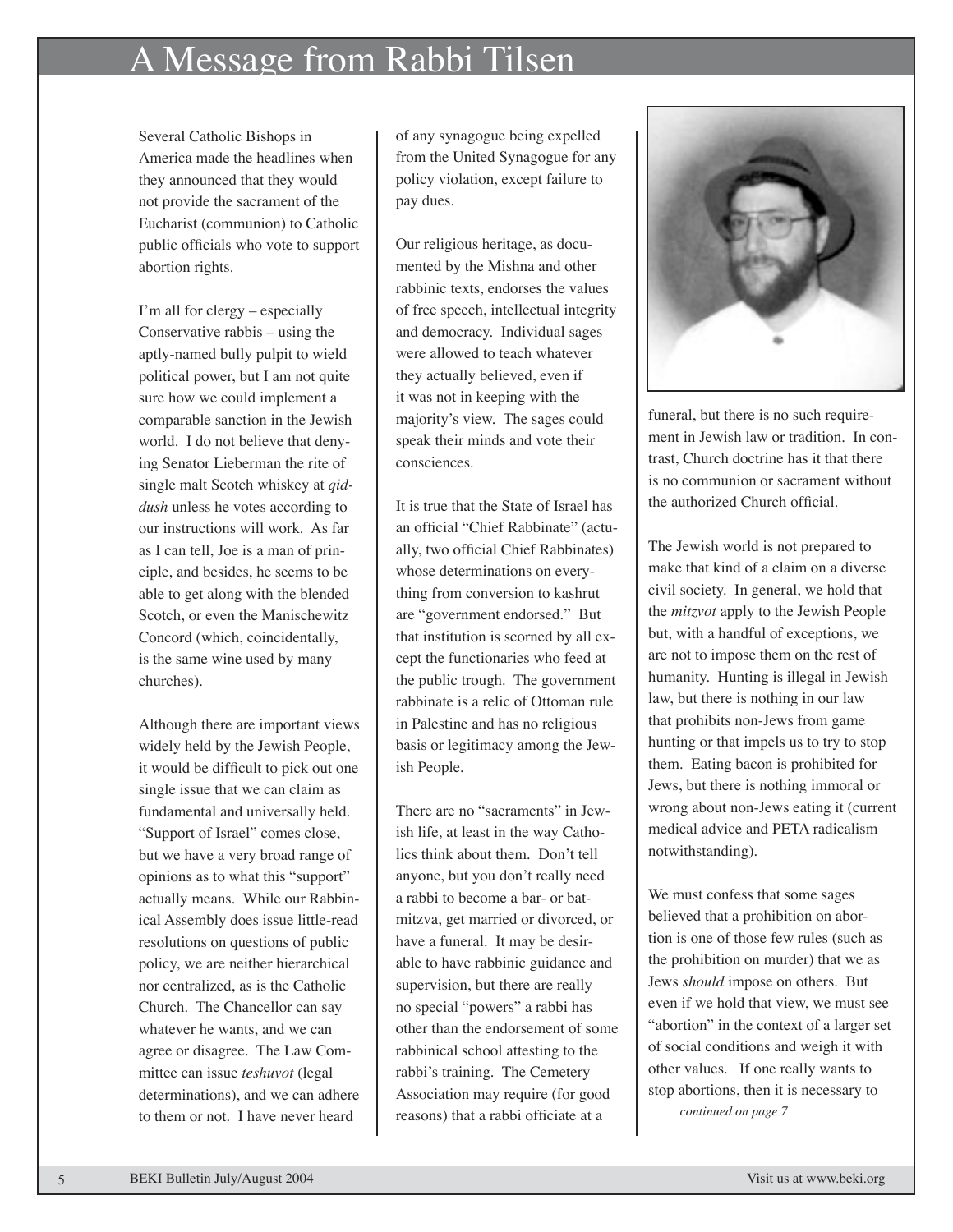## ews



Irv Weinstein

#### **Late Friday Night Service in July & August**

Join Soloist Irving Weinstein, Kevin Mack and Rabbi Tilsen for a Late Friday Night Service on 16 July and 20 August. Service begins at 8:00p and is followed by an Oneg Shabbat (refreshment period) presented by Sisterhood. An early service at 6:00p is held every Friday night as well.

#### **Cemetery Cleanup**

Volunteers are welcome to clean and tend the Beth El Memorial Park and Keser Israel Memorial Park. Your one hour or more, once a week, once a month, once a year or once in eternity, would be appreciated. To volunteer please contact David Sagerman at 389-2108 x57 or davdorsagerman@webtv.net.

#### **Calling All Teens**

All BEKI Teens (9th-12th grade) are encouraged and welcome to assist in leading Junior Congregation on an occasional basis. We welcome your leadership. Please contact Miriam Benson at 389- 6137 for further information.

#### **Service Leaders' Rotation List**

The "Master Rotation List" for Shabbat & Festival service participation was mailed in late June to one hundred households. (Additional copies are available in the lobby literature rack, from the office and at www.beki.org/rotate. html). The list is the compilation of parts to be lead by those who vol-

MICHAEL MARTONE MANAGER

Arnold's Jewelers



DIAMONDS - WATCHES - GIFTS CHINA - SILVER - CRYSTAL

WATCH AND CLOCK REPAIRING NORTH HAVEN SHOPPING CENTER NORTH HAVEN, CONN. 06473

203-239-4291

unteered for the services listed. If you would like to lead a children's or adult service, or learn to do so, or if you would like to request a specific date between January and June 2005, contact Rabbi Tilsen at 389-2108 ext. 10 (jjtilsen@beki. org).

The "Master Rotation List" offers only a partial picture of the volunteerism at BEKI. Not listed there are the over fifty Torah Readers and the Torah Reading coordinators, the leaders of the Late Friday service (usually Irv Weinstein) and weekday services, those who prepare BEKI mailings, the work of the Board and its committees, the work of the Sisterhood and Religious School, and much more.

BEKI has a long history of volunteerism. Over the past decades, much of the building was built and maintained by its members' own labor. Food preparation for programs and cleanup was done by members. In our day, many have now extended this "Jew-it-yourself" approach to the worship and teaching services as well. This has earned BEKI the epithet of "The People's Temple."

#### **Torah Scroll Restoration**

Our Torah scrolls are all about 100 years old and in need of restoration. Some of the scrolls were restored in the 1980s, but the passage of time and daily or weekly use has taken their toll. All of the scrolls need lettering cleaned, replaced and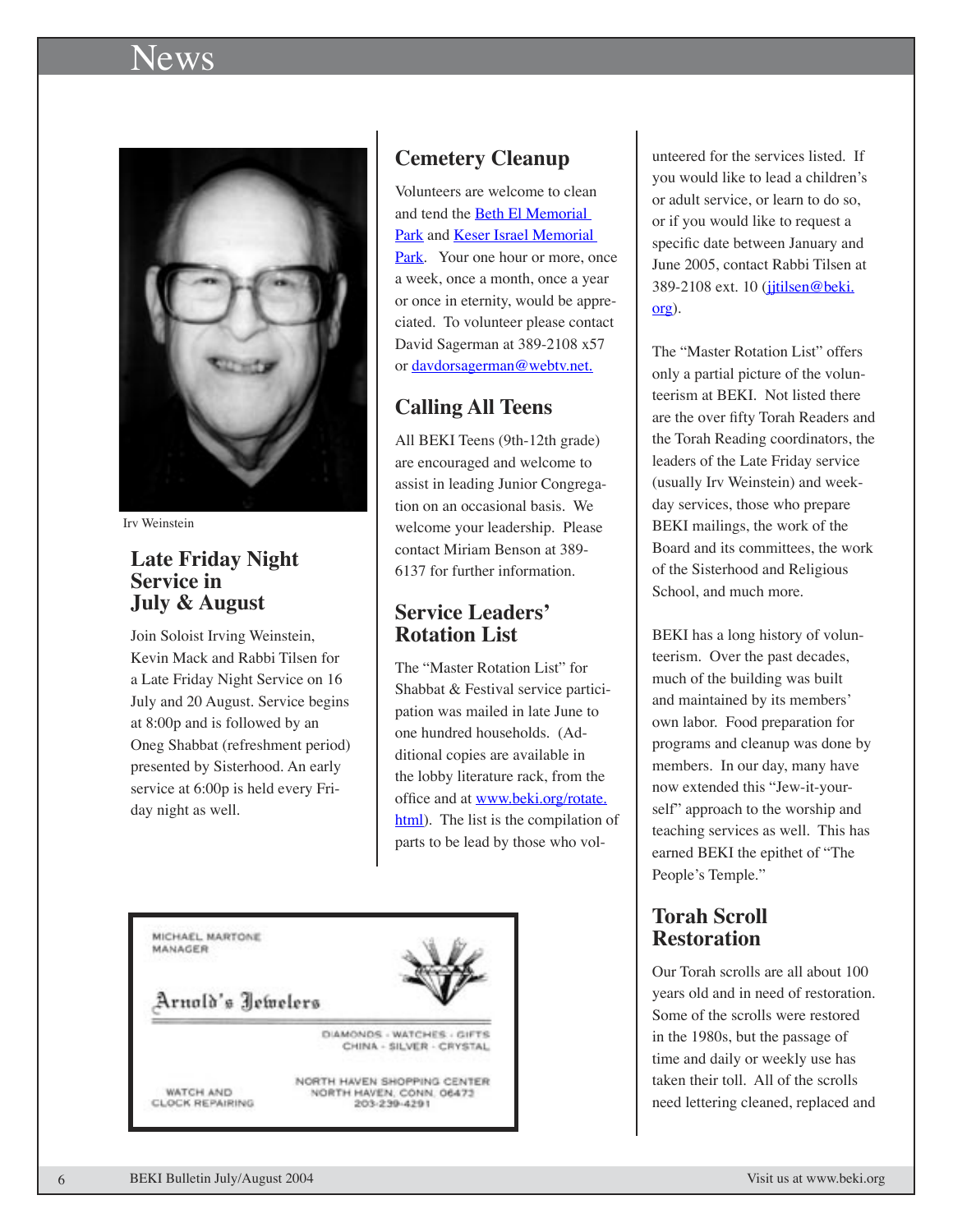## News

treated. Some need sewing and taping of parchment, and some need a new set of *etz hayim* (spools).

The cost of restoring our best scrolls is \$3,600 to \$6,000 each; a fund of \$50,000 would provide for the permanent regular maintenance of the scrolls. If you would like to learn more about the condition of our scrolls or about the restoration process, or would like to fund the restoration of one or more scrolls, please contact Rabbi Tilsen at 389- 2108 x10 or jitilsen@beki.org.

#### **KINAHARA Kosher Alert**

Based on the following information, we are now permitting the use of Hebrew National meat and other "Triangle K" supervised products at BEKI.

*The Committee on Jewish Law and Standards has accepted the supervision of Triangle K kosher supervision for all products. With this decision of the CJLS, the products of Hebrew National are approved as kosher. Members of the Law Committee made site visits to Hebrew National food processing plants in the mid-west, met with the supervising rabbi of Triangle K, with ritual slaughters and with others supervising kosher meat preparation for Hebrew National, before reporting to the entire Committee on Jewish Law and Standards*

#### **High Holidays Children's Programs**

We are starting to plan our Children's Programming for Rosh Hashana and Yom Kippur. As in the past we have strong programs for all three days run by parents. We have age appropriate thematic teaching material available for all volunteers in packets. This year we will have copies of each Children's Program materials for all group leaders.

We will offer two programs each day for the four age groups: Children's Havura, K-2, Junior Congregation and Cosmic Conversations. If you would like to volunteer, please contact Dr. Lauren Kempton at 389-2108 x 13 or lkempton@beki.org.

#### **Jobs?**

There are always BEKI members and members of the extended BEKI family who are in employment and professional transition and who are looking for full-time and part-time work. Our members looking for work include medical specialists, computer mavens, laborers, salespeople and more. In addition, many of our members work as professionals, trades people, salespeople and shop owners, and welcome the patronage of BEKI families.

If you have a position to fill, contact office manager Peggy Hacket at 389.23108 x14 or Rabbi Tilsen at 389.2108 x10.

#### **A Message from Rabbi Tilsen** *continued from page 5*

look at the underlying matrix of issues including unwanted pregnancy, birth control, access to medical services and education, and women's social and economic status. Abortion cannot be a "stand alone" or "single" question. If you are really against abortion, can you vote against the "morning after" pill? Reasonable people (although not doctors) disagree.

At the level of actual legislation, it is not always clear what the relationship is between our values and a particular bill. A vote for or against a bill does not simply mean that a legislator is "for" or "against" anything. Sometimes conscientious legislators vote against a bill that is poorly written or unworkable even though they may support the bill's goals. Sometimes legislators compromise on a "package" of issues, or support a bill that is not optimal because it is just the best that they think is attainable. It is not fair to oversimplify the process – doing so is itself a poor way to influence public policy.

I do think clergy can, and should, play a significant role in the development of public policy, and that our religious values should inform our positions on civil questions. The Bishop's attempt seems clumsy, but who am I to comment on internal Church issues. Their approach would have no chance of success in our setting.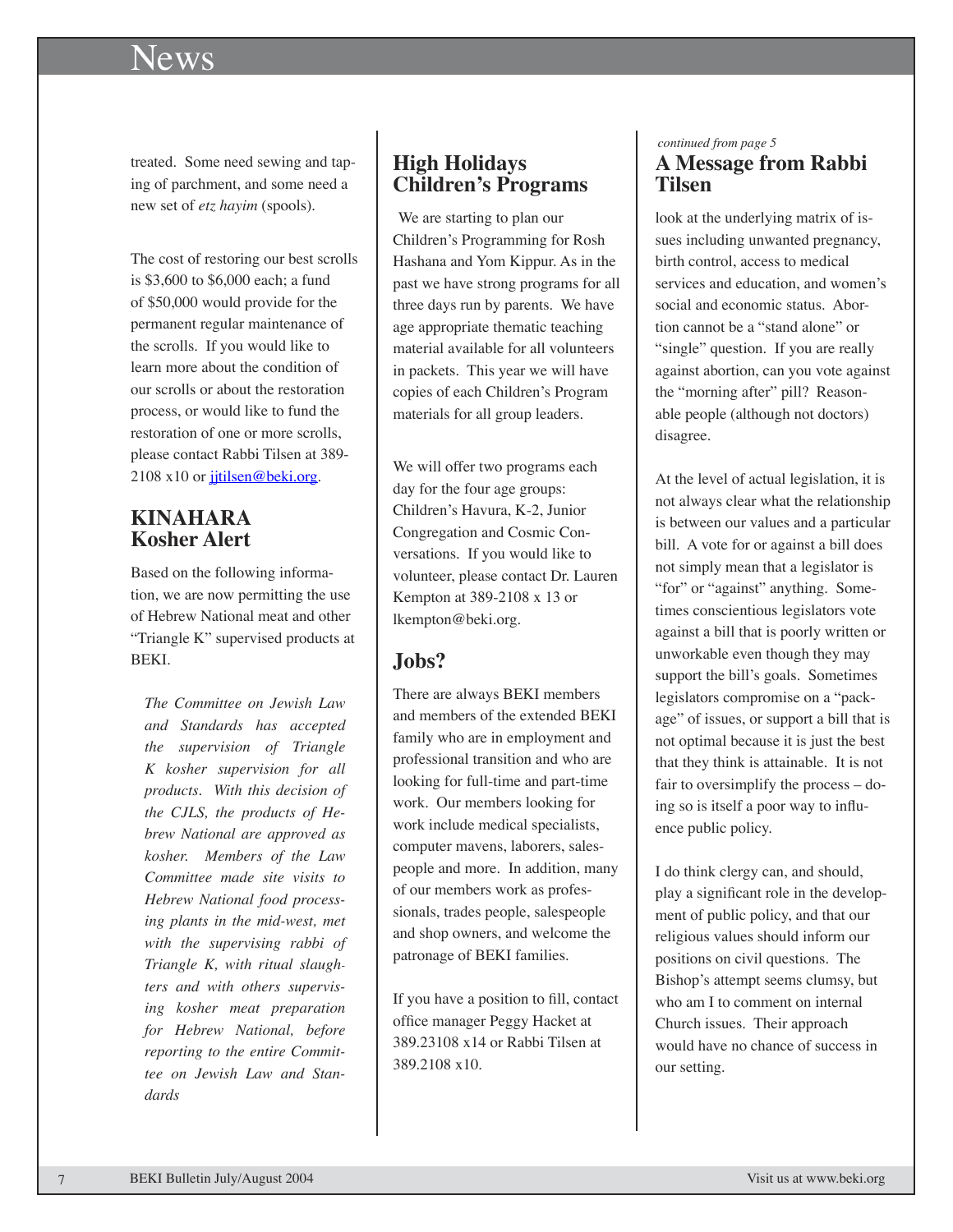## Religious School News



Religious School graduation

#### **Registration for Religious School**

Registration packages will be mailed in July for returning BEKI Religious School students. Registration is ongoing and we always welcome new students and their families. Two Religious School open houses are planned. The first will be 7 July from 3p to 5p at BEKI. The second will be 18 August from 1p to 3p at BEKI. If you have any questions please contact Dr. Lauren Kempton, Education Director at 389-2108 x13 or lkempton@beki.org.

#### **Special Education**

BEKI Religious School is accepting ongoing registration for the Meyuhad class which is part of the Religious School. The Meyuhad class is for students with special learning challenges. The lead

teacher is Susan Jacobson and she is assisted by Shlomit Daniel-Small, a specialist in Hebrew Language instruction. BEKI's services to children with special needs are supported by the **Borick Family Endowment for Special Education for Youth at BEKI** and by the Department of Jewish Education of the Jewish Federation of Greater New Haven.

#### **Beloved Teachers**

BEKI Religious School feted two beloved teachers at the Graduation ceremony. Guy Lord, grade four teacher, is leaving to pursue doctoral studies, and Rita Sela, grade three teacher, will be in Jerusalem for a year as a proud grandmother to newborn twins as her son Ahud continues his rabbinic studies at the Jewish Theological Seminary and the Schechter Institute.

#### **New Teachers**

BEKI Religious School is proud to welcome three new teachers for the 5765 2004-2005 school year. Melissa Marder comes to us from Huntington Station, New York, where she was the *kita vav* teacher at Temple Beth Israel for Project Etgar. She will be leading the grade seven students in Project Etgar. Iris Back joins us as the grade four teacher. Iris was educated in Israel and holds a degree in Psychology. She has two children, Ben and Dana. She has worked at Gan Hayeled in Woodbridge. Sabrina Spector will be teaching grade two. We are very pleased to welcome these educators new to our faculty.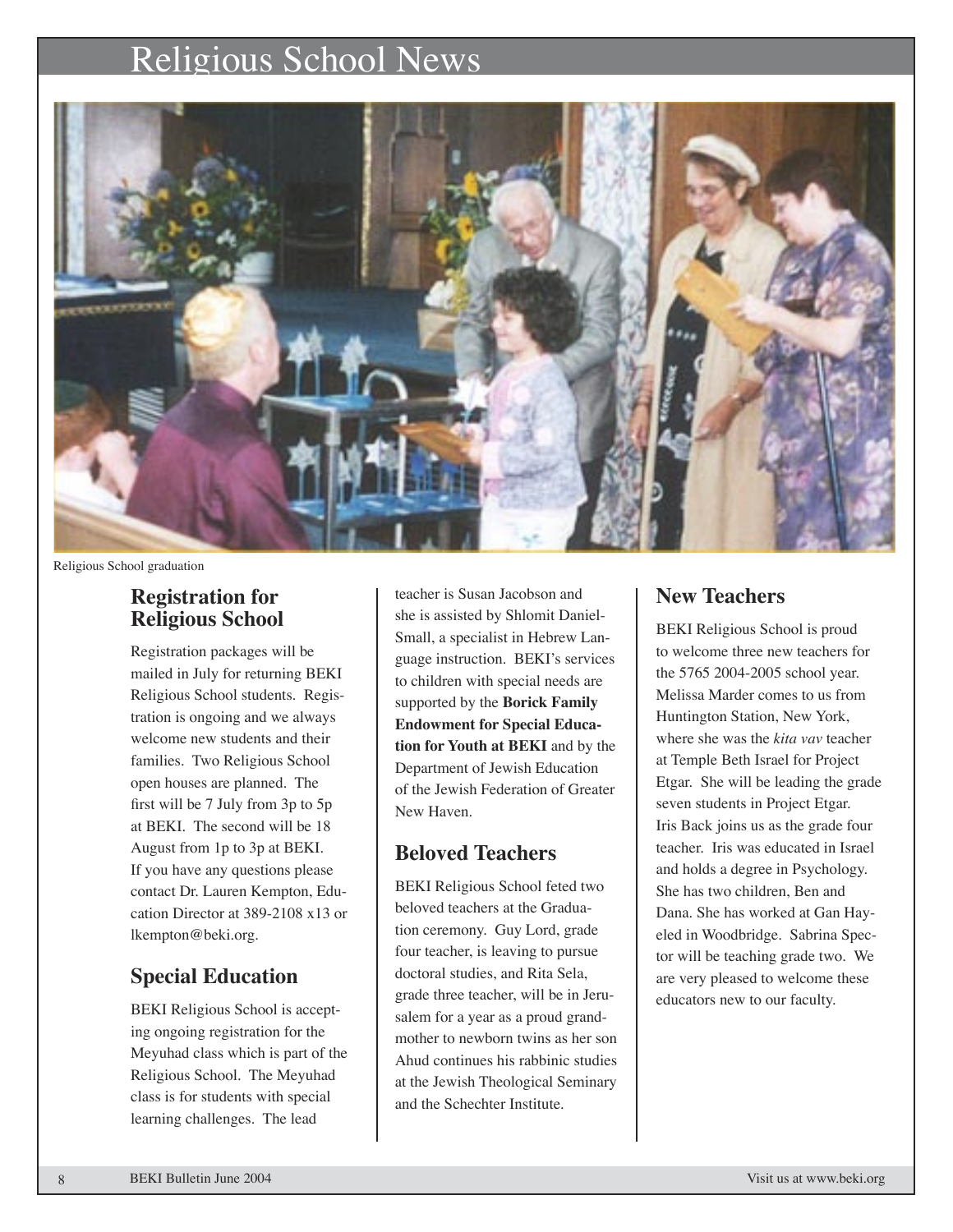## Mazal Tov to

#### **Mazal Tov to**

• Paula Hyman on receiving the Eleventh Annual Jewish Cultural Achievement Award in Scholarship from the National Foundation for Jewish Culture

• Jennifer Klein on receiving the 2004 Hagley Prize in Business History from the Business History Conference for her book, *For all These Rights: Business, Labor, and the Shaping of America's Public-Private Welfare State*. Jennifer earlier received the Organization of American Historians Ellis W. Hawley Prize for this book

• Peter Stein & Ilana Kurshan on celebrating their *aufrauf* at BEKI on Shabbat 07 August. Pete is a son of members Victor & Susan Stein; Ilana is a daughter of Rabbi Neil & Alisa Rubin Kurshan

• Rhoda Zahler on the birth of her grandson Joshua Alejandro Her-



Peter Stein & Ilana Kurshan

rera to Joanna & Ramon on 14 May 2004. Joshua (*Yehuda*) was entered into the covenant through *brit mila* on the eighth day and is named after Rhoda's father, the late Dr. Julius Johnson Sachs

• Betsy & Robert Sachs on the birth of their son Dylan Jacob (*Natan Yosef*) Sachs; to grandparents Ivan & Rita Sachs, uncles and aunts Mark & Ilene Sachs and Ken & Linda Buckman

• Margaret Martin on winning the Gold Metal in the 100-meter freestyle swim competition in the 2004 Connecticut Special Olympics

**Rent or Buy New / Used** 

**Kentucky Trailers AMH Bobtail Trucks Moving Equipment Furniture Pads Equipment Rental** Cartons



800-743-7237 East Haven www.newhaven-usa.com



Louis Friedman

10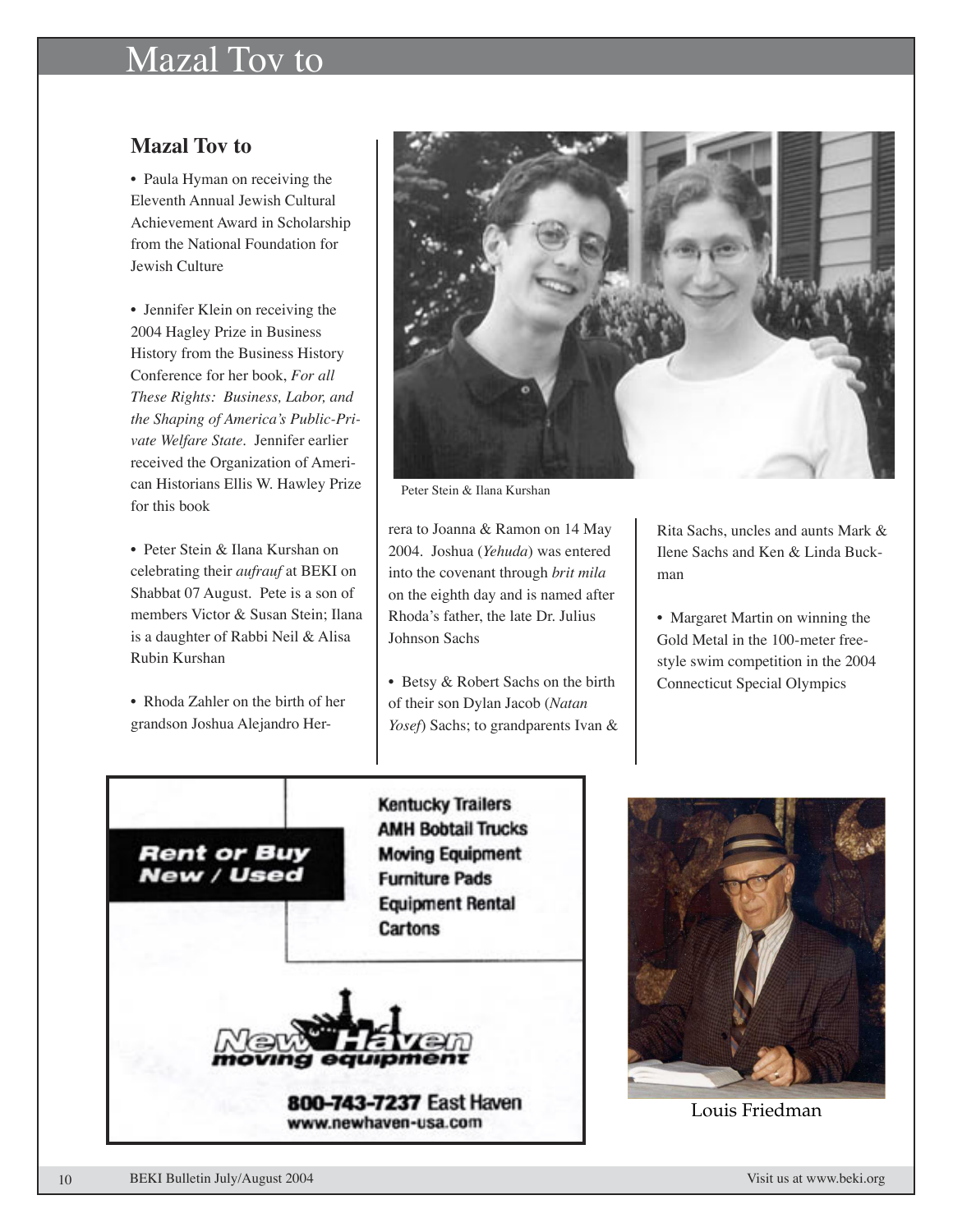## Torah for the Hungry Mind - Adult Studies

#### *Shabbatot*

#### **Darshanim – Commentators – in July and August**

Baruch Levine will serve as *darshan* for *parashat* Balaq, Shabbat 03 July 2004. Baruch is an editor of the popular *humash Etz Hayim* and is the Skirball Professor of Bible and Ancient Near Eastern Studies, Hebrew and Judaic Studies at New York University.

Steven Fraade will serve as *darshan* for *parashat* Matot-Masei, Shabbat 17 July 2004. Steven is an officer of the Congregation and the Mark Taper Professor of the History of Judaism at Yale University.

Lauren Kempton & Noah Ottenstein will serve as *darshanim* on Shabbat Hazon – Sabbath of Vision, *parashat* Devarim, 24 July 2004. Noah is a son of David & Reyna Ottenstein. Lauren and Noah were among the participants in the March of the Living.



Steven Fraade

12



Baruch Levine

Rabbi Lina Grazier-Zerbarini will serve as *darshanit* on Shabbat Nahum – Sabbath of Comfort, parashat VaEthanan, 31 July 2004. Lina is Associate Rabbi of the Slifka Center for Jewish Life at Yale University.

Peter Stein will serve as *darshan* on Shabbat *parashat* Eqev, 07 August 2004. Peter is a son of Victor & Susan Stein and is a rabbinical student at the Jewish Theological Seminary of America. Peter Stein & Ilana Kurshan will celebrate their *aufrauf* (pre-wedding observance) at BEKI that same day.

Gila Reinstein will serve as *darshanit* on Shabbat *parashat* Ki Tetsei, 28 August 2004. Gila is President of BEKI and is an officer of Public Affairs at Yale University.

#### **Shabbat Shalom Learners' Minyan**

The "Shabbat Shalom Learners' Minyan," which meets every other Saturday morning at 10:45a in BE-

KI's Rosenkrantz Family Library, is an ideal setting for veteran and novice shul-goers alike to become more comfortable and proficient in the Shaharit (morning) and Torah services in a supportive setting. Expertly led by **Steven Fraade, Rabbi Alan Lovins** and others, the Shabbat Shalom Learners' Minyan is a nurturing exploration of practice and theory presented in a participatory, non-threatening and multi-generational setting. Many members who take advantage of this unique offering feel a deeper sense of awe born of increased understanding and appreciation for the services. Everyone is welcome to participate regardless of religious status or background.

#### *Sundays* **Survey of Masekhet Shabbat**

A six-week survey of *Masekhet Shabbat*, the tractate of Mishna dealing in part with Sabbath laws and procedures, hosted at the residence of Shoshana Zax and John Weiser on Yale Avenue in Westville on six Sunday nights, began 27 June. The study period is from 7:00p to 8:30p and is led by Rabbi Tilsen. An excursion into Talmud may take place during one or more of the sessions. Knowledge of Hebrew is helpful but not required. *Text: Mishna Shabbat*

#### *Mondays* **Rashi Study Group**

Each Monday morning from 7:45a to 8:30a adults meet in the Rosenkrantz Family Library to read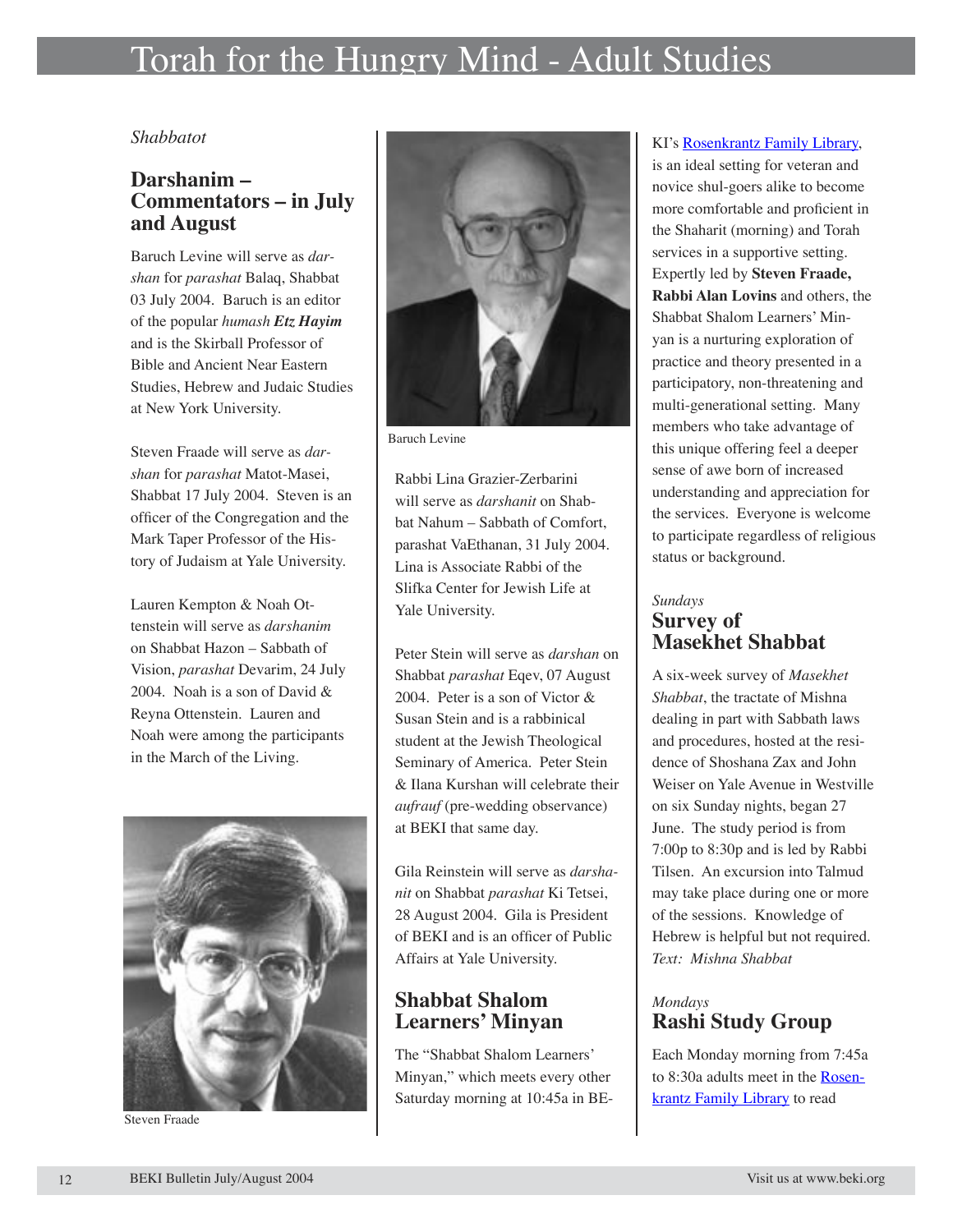## Torah for the Hungry Mind - Adult Studies

Rashi's commentary on the Torah. It is possible to join the study group for a single meeting or to begin at any time. Knowledge of Hebrew is not necessary. Rashi purported to explain the *peshat* of the text, i.e., the meaning in its historical, literary and linguistic context. Visitors and new participants are welcome. The Rashi Study Group meets immediately following the 7:00a *shaharit* morning service.

#### **NEW: Hebrew Language Level 1 for Beginners**

An introduction to prayerbook Hebrew for beginners will be presented on seven consecutive Monday nights in the Chapel-Library from 6:10p to 7:15p beginning 05 July with Rabbi Tilsen. The class is appropriate for students who wish to learn the fundamentals of Biblical, rabbinic, prayerbook or modern Hebrew. Text: *Prayerbook Hebrew the Easy Way* is provided to registrants. Registration fee: \$40 per person (includes text).

#### *Wednesdays* **Berakhot Talmud Study Group**

A Berakhot Talmud Study Group meets weekly on Wednesday mornings from 7:30a to 8:00a during the academic year (but not in July and August). The Group will resume meeting this autumn. The Study Group focuses on the original text and the issues that arise from the Mishna and Gemara, with attention to the technical aspects of the text. Knowledge of basic Hebrew or Aramaic is very helpful but not required. The Group is open to all.

#### **Rabbis' Study Group**

*Wednesdays with Murray* is a weekly study group exclusively for rabbis, facilitated by Rabbi Murray Levine. The Wednesday study group affords local rabbis an opportunity to pursue their own *talmud torah* (Torah study) in a "safe" setting and with opportunities to learn from each other's experience and insight. For more information, call Rabbi Murray Levine at (203) 397-2513.

#### *Thursdays* **Sanhedrin Talmud Study Group**

The "Sanhedrin Talmud Study Group" meets weekly on Thursdays during the lunch hour at a downtown New Haven professional office for Talmud study. The Group has met weekly since 1999. For some participants, this is their first direct experience with Talmud text. The Group focuses on the issues raised in the Talmud, with less attention to the technical aspects of the text. Knowledge of Hebrew or Aramaic is helpful but not required. For information, contact Marc Schwartz at 562-9873 or mschwartzmd@hotmail.com.

#### **AA Meeting**

The *Here We Are* Group of AA meets at BEKI every Thursday night at 8:00p. The weekly Meeting has been held at BEKI since May 1997. Open to any person who can benefit from a recovery program, the meeting is held according to standard AA procedure. It is currently engaged in a 12 & 12 Study – Discussion. This is not a specifically Jewish recovery group, although a large proportion of participants are Jewish. For information on the weekly meeting call Jay at (203) 387-6019 or email Jay at sokolow@snet.net.

#### *Every Day* **Divrei Torah on the Web**

A collection of Divrei Torah (Torah commentaries) and essays by members and Rabbi Tilsen is posted on BEKI's website under "Adult Studies" and "Meet Rabbi Tilsen." Dayna Rothman's Devar Torah is posted on the website and is available by request from the BEKI office.

13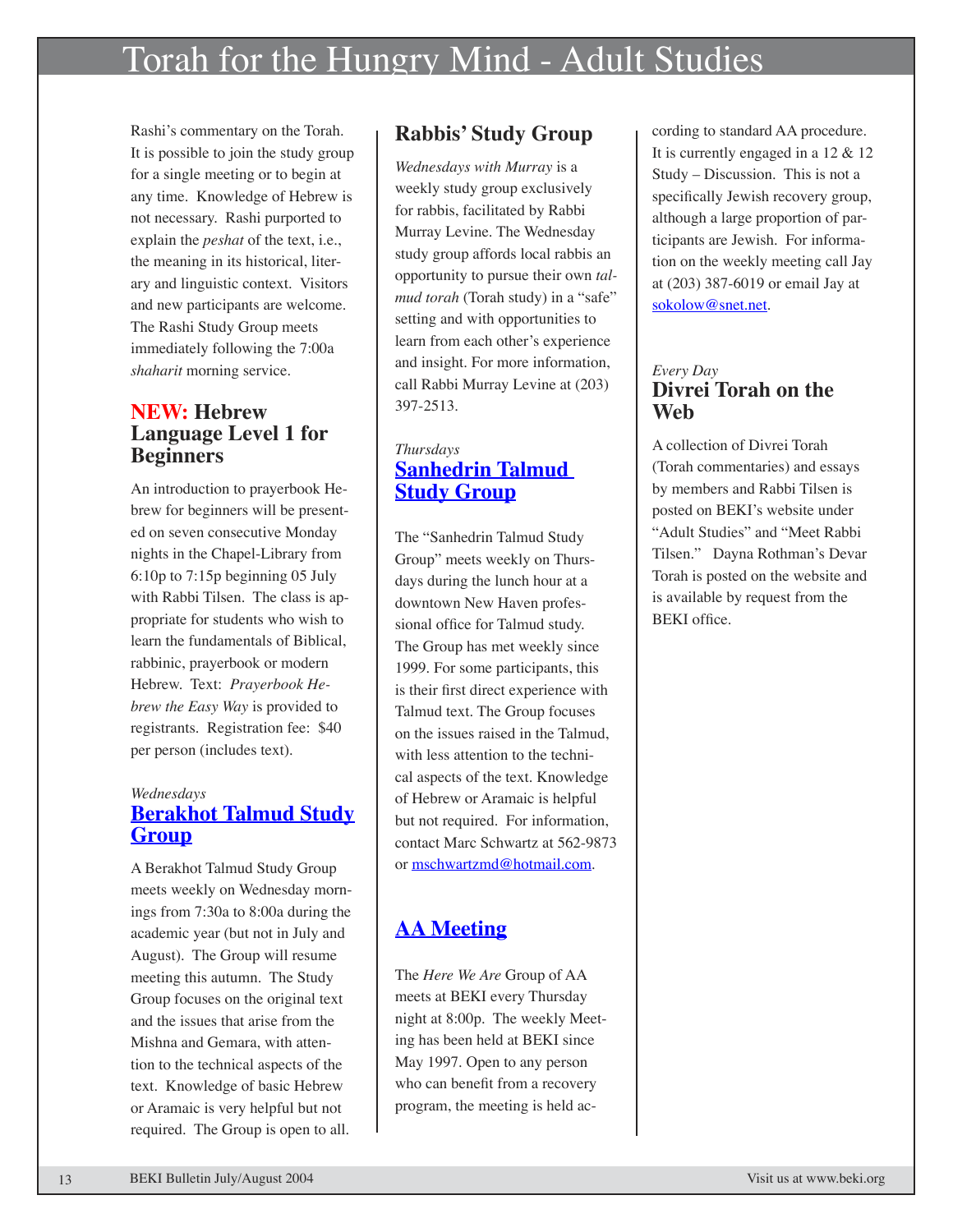## A Message from Education Director Lauren Kempton

*I have been thinking a great deal about memorials since I returned from Israel. Memorial Day is also the yahrzeit of my father Laurence Kempton who died twenty-two years ago...*



 I remember a conversation I had with Ongy Zisling, our former Israeli emissary as Memorial Day approached last year. Knowing full well the depth of sorrow and far reaching response to Memorial Day (Yom Hazikaron in Israel), I felt almost guilty explaining that here in the United States, yes we have a few parades. But many families simply picnic or shop for the "white sales."

This year I an honored to host a Japanese intern, Hiroko Hatakeyama, the International Friendship intern for Ezra Academy. As Memorial Day approached, I spoke to her about the American custom of the day. She noted the flags and we went to a traditional backyard picnic in Orange. Later that evening I thought to myself, I have not taught this lesson well to her about Memorial Day in the United States.

I tuned to CNN and watched a special on the new World War Two Veterans Memorial on the Mall in Washington, D.C. Veteran after veteran was interviewed with comments like, "It's about time for this honor" and "I was so young" or we were "a band of brothers."

I saw the monument itself, very traditional with stations to each of the theatres of the war. I watched the young people mix with the veterans and hear story after story of Normandy and "D-Day."

I was still left with a question: Why do we not do more for Memorial Day? Are our work weeks so hectic that we have made many holidays – Memorial Day, Fourth of July, Labor Day – into long weekends so we can vacation or spend time with family? Are the lessons now up to the schools to teach?

Then my mind went back to Israel, to Yom HaZikaron in Afula. I guess I was contrasting the two countries. Israel so young, still struggling to exist, each family having lost a brother or a sister, a mother or a father in the War for Independece, the Sinai Campaign, the Six-Day War, the War of Attrition, the Yom Kippur War, Lebanon and on and on. I pictured the cemetery in Afula

and the throngs of people pouring in for the service: Russian grandmothers in their babushkas and Ethiopian grandmothers with beautifully woven scarves on their heads to shield them from the noon day Israeli sun; IDF soldiers everywhere, a young soldier in front of me with her hairclip on her ammunition cartridge, soldiers giving us armloads of flowers for the gravesites, and a chair, a simple chair at every grave for family members if they wanted to tarry there and reflect.

And then the answer for me: I should not compare. Each country celebrates and memorializes as they deem appropriate with their national spirit. I am simply blessed that I was able to experience Yom HaZikaron in Israel. Perhaps my celebration of Memorial Day will change due to my experiences. Perhaps that is the lesson.

–LK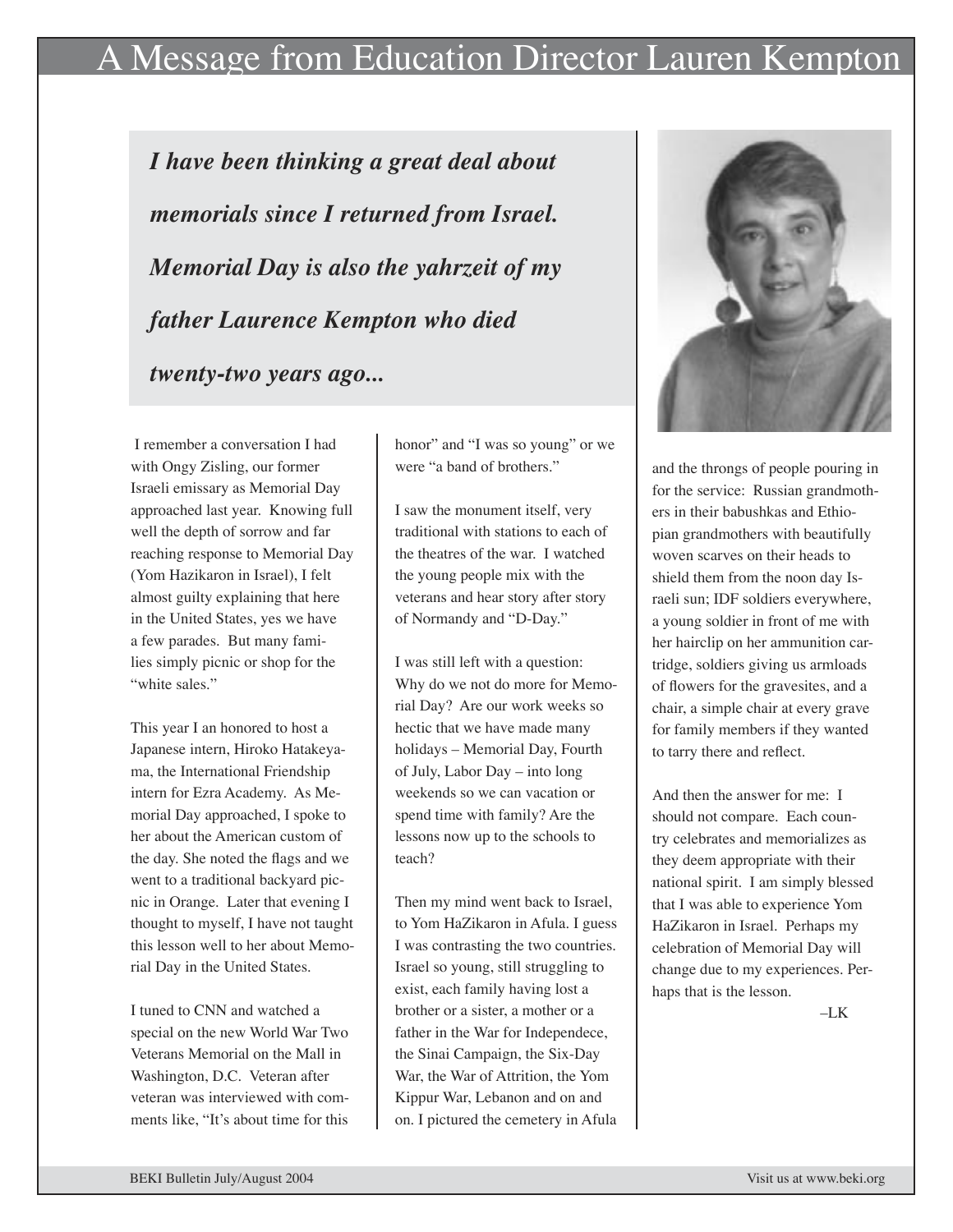## Tribute Letter



THE UNITED SYNAGOGUE OF CONSERVATIVE **IUDAISM** 

The Association of Conservative Congregations

April 26, 2004

Rabbi Jon-Jay Tilsen and Miriam Benson Congregation Beth El - Keser Israel 85 Harrison Street New Haven, CT

Dear Rabbi Jon-Jay and Miriam:

On behalf of The United Synagogue of Conservative Judaism, we are delighted to extend to you our sincere congratulations upon being honored by Congregation Beth El - Keser Israel for ten years of devoted service. It is always gratifying to have an opportunity to pay tribute to a rabbinic couple that has served with particular distinction, bringing the congregation to new heights in the areas of religious commitment, educational activities and outreach. To a great extent, Congregation Beth El - Keser Israel is what it is today because you have helped to shape it.

The congregation's commitment to quality Jewish education for members of all ages is evident in its fine Hebrew school, thriving adult education program, and outstanding synagogue library. Through dynamic youth programs, classes for members with special needs, and courses for those considering conversion, Congregation Beth El - Keser Israel serves to instill in all its members an appreciation of our rich Jewish heritage.

We are especially privileged to acknowledge the important role Miriam has played in the work of our organization. As Director of the Connecticut Valley Region for six years, Miriam has earned the respect, admiration, and affection of all those privileged to work with her. We have come to treasure her wise counsel and to value her friendship, and we pray that our close relationship will continue for many years to come.

We congratulate you both and offer our sincere wish that Congregation Beth El-Keser Israel -- and the entire Conservative Movement -- may continue to benefit from your unique gifts as you begin your next decade of service.

Sincerely,

Yudof Judy

International President

M. Epstein Vice-President

TDD: 212-260-7442 Fax: 212-353-9439 E-mail: info@usci.org Web Site: http://www.uscj.org

Rapagert House 155 Fifth Avenue New York, NY

10010-6802

212-533-7800

BEKI Bulletin July/August 2004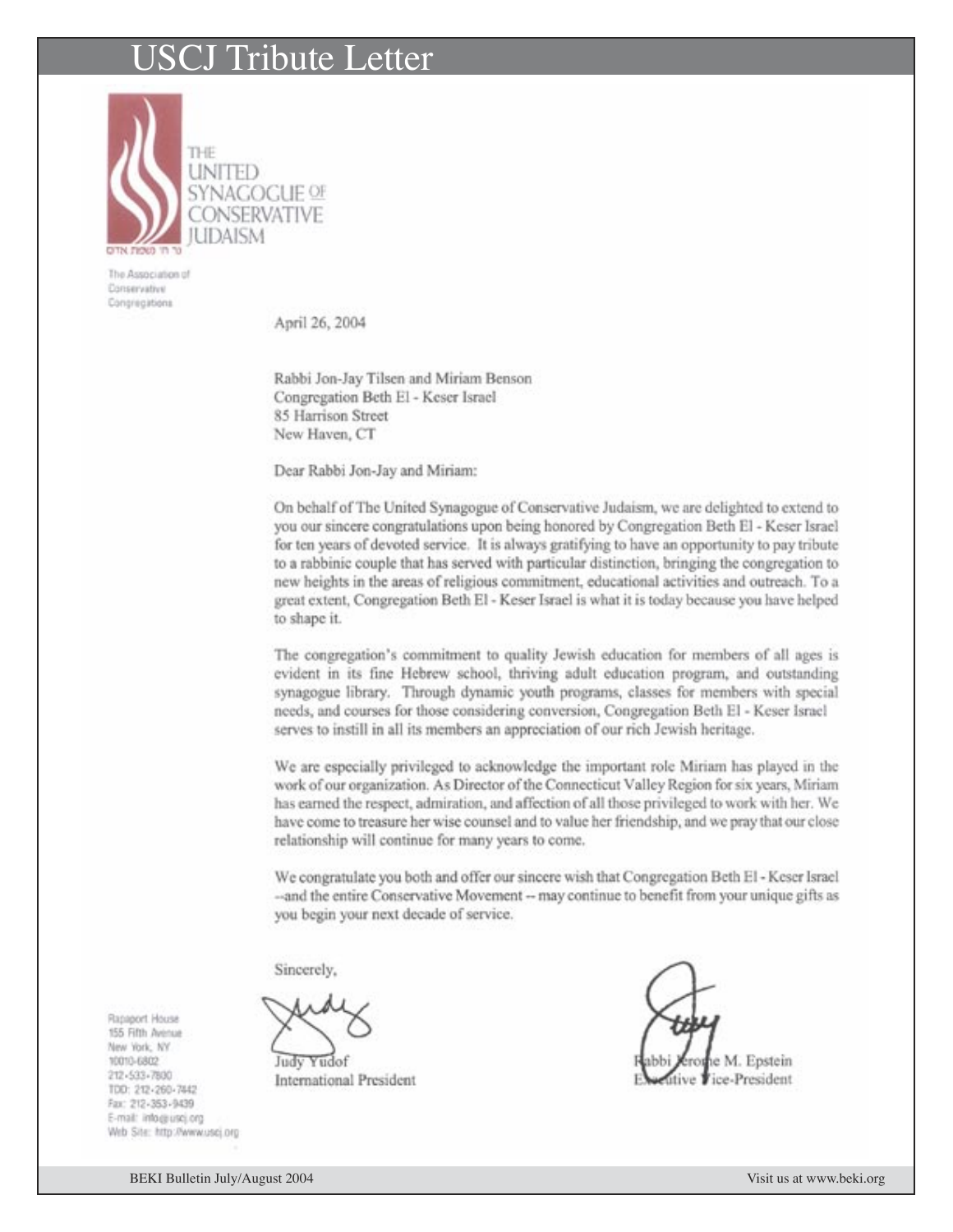## Endowments Endowments



Ben and Ruth Marks

Indowed funds are one of<br>the best ways to demon-<br>strate one's commitment to<br>the community, honor a loved one, the best ways to demonstrate one's commitment to or create a permanent memorial, while insuring the continuing financial strength of the synagogue. Annual dues provide less than half of the synagogue's operating income.

The Ben & Ruth Marks Endowment, the first of these funds to be established, was created by Ben Marks in 1985. The Tillie Dworski Horwitz & Edward Horwitz Endowment was established in 1989. The rest of the endowments were created after 1993.

We are still in the initial stages of building our endowments. Below are listed the named funds established for our benefit. We take this opportunity to acknowledge and thank the donors and to recognize those whose names are honored by these endowments.

The Congregation maintains most of its endowments at the Jewish Foundation of Greater New Haven. Under the Foundation's careful management, the "real" (after-inflation) value of the fund principals is maintained so that funds can provide *increasing* income to the Congregation in perpetuity.



Eric Beller

We express our appreciation to those who have established and contributed to the following permanent endowments. For further information, contact Office Manager Peggy Hackett, Officer Donna Levine, or Rabbi Jon-Jay Tilsen.

• The Ari Nathan Levine Memorial Fund for the Continuity of BEKI

• The Ben & Ruth Marks Endowment

• The Beth El–Keser Israel Endowment Fund

• The Borick Family Endowment for Special Education for Youth

• The David & Lillian Levine Endowment for People with Special **Needs** 

• The Eric I.B. Beller Environmental Endowment Fund



George and Leah Posener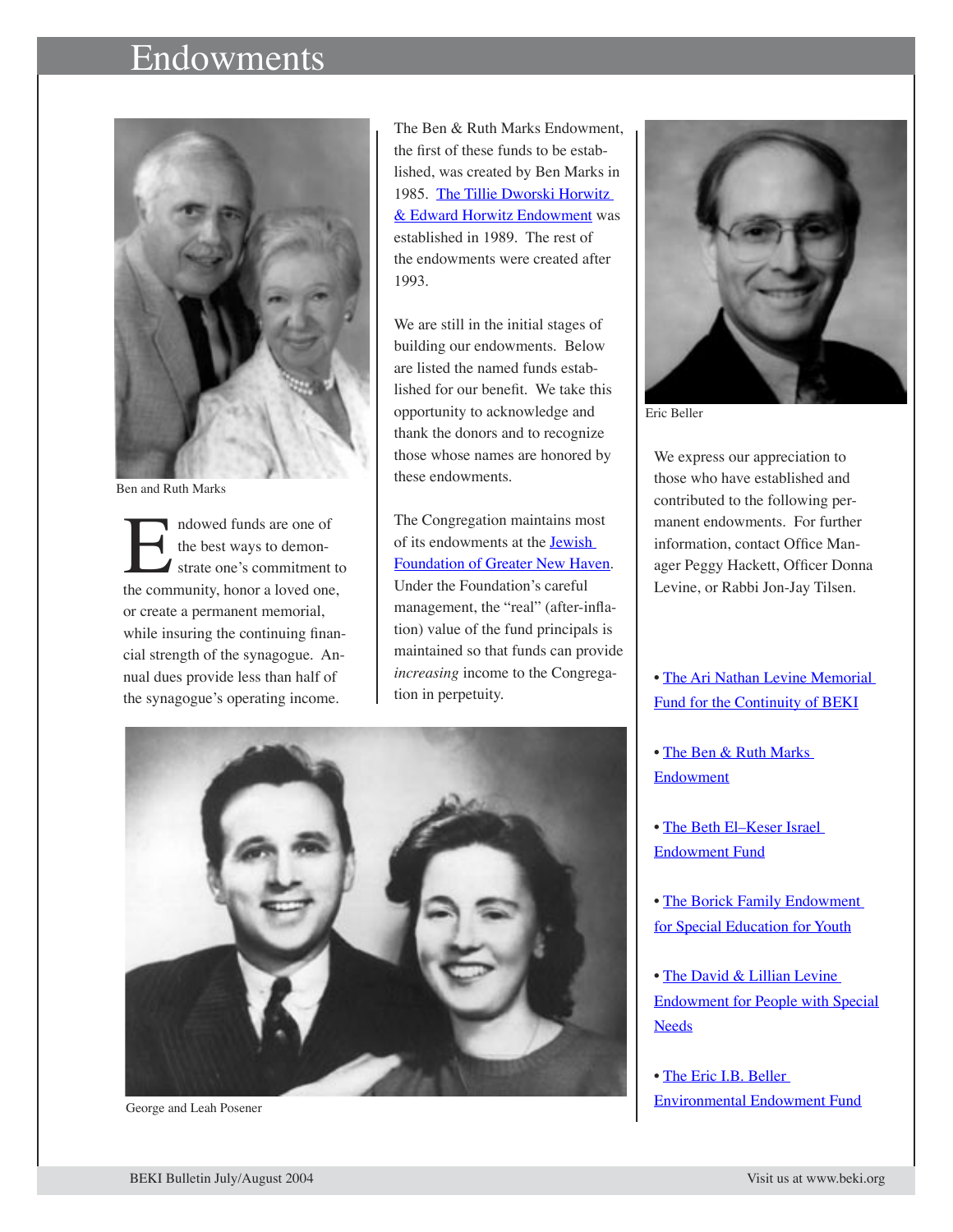## Endowments

• The George G. Posener Family Memorial Yom Kippur Break-Fast **Fund** 

• The George G. Posener Kadima & United Synagogue Youth Fund

• The George & Leah Posener Endowment for the Jewish Education of BEKI Youth

• The Gilah Benson-Tilsen Fund for Youth

• The Gladys R. Lipkin Fund for the **BEKI Hebrew School** 

• The Leah E. Posener and Betty D. Zelen Memorial Fund for Sisterhood



Morris and Sara Oppenheim

• The Lester & Bernice Margolis Fund

• The Louis & Mary Rosenkrantz Family Library Endowment

• The Morris & Sara Oppenheim Fund for Sacred Music

- The Posener Family Memorial Fund (Building)
- The Robert Goodwin Memorial **Endowment**

• The Tillie Dworski Horwitz & Edward Horwitz Endowment



David and Lillian Levine

BEKI Bulletin July/August 2004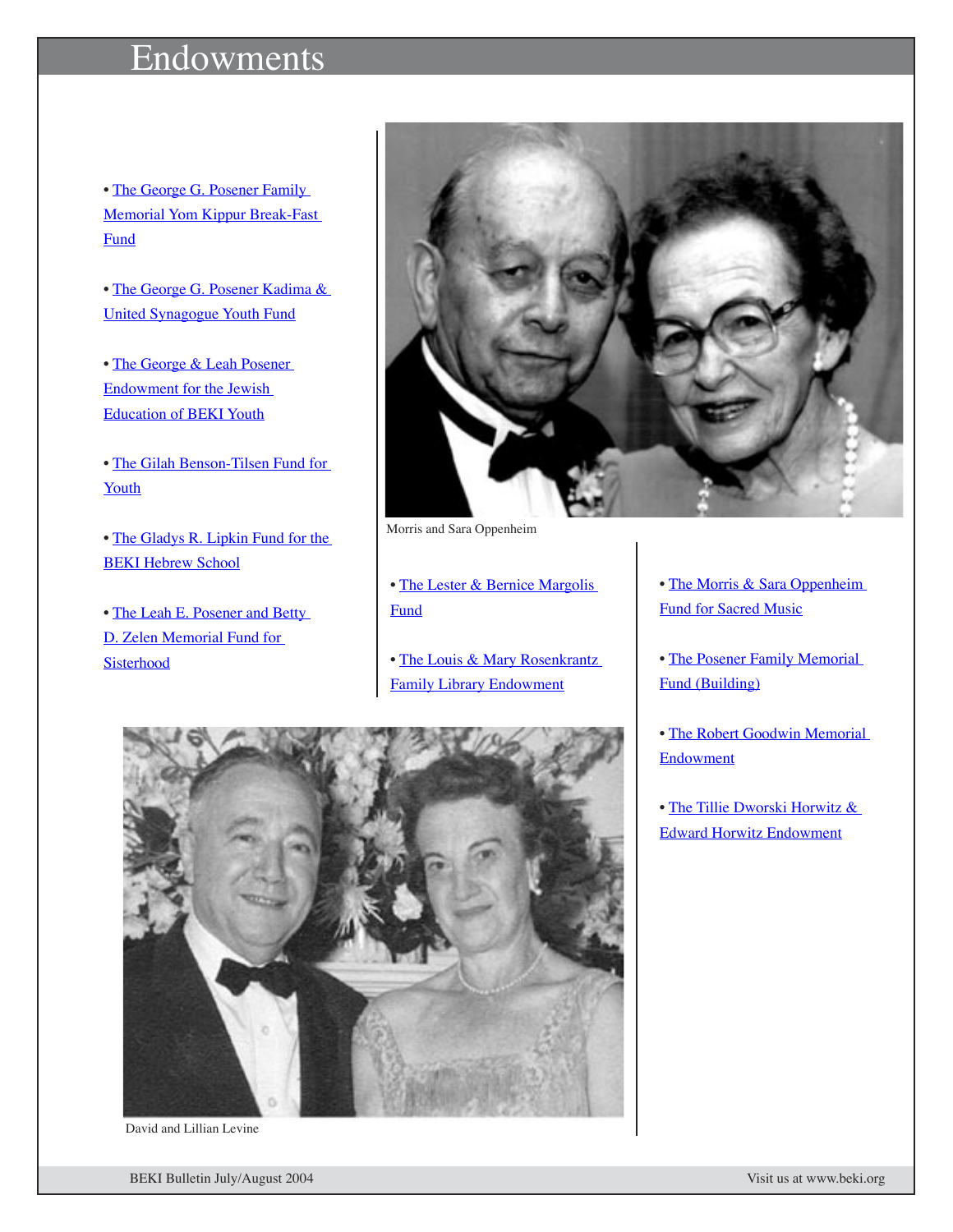| <b>July 2004</b><br>12 Tammuz 5764 - 13 Av 5764                                      |                                                                                                                                   |                                                |                                                  |                                                          |                                                |                                                                                                                   |  |  |  |  |  |
|--------------------------------------------------------------------------------------|-----------------------------------------------------------------------------------------------------------------------------------|------------------------------------------------|--------------------------------------------------|----------------------------------------------------------|------------------------------------------------|-------------------------------------------------------------------------------------------------------------------|--|--|--|--|--|
| Sunday                                                                               | Monday                                                                                                                            | Tuesday                                        | Wednesday                                        | Thursday                                                 | Friday                                         | Saturday                                                                                                          |  |  |  |  |  |
|                                                                                      |                                                                                                                                   |                                                |                                                  | 12:30p Talmud Study Group<br>(off-site)<br>8p A.A.       | 8:10p Candle Lighting                          | 3<br>Darshan: Rabbi Baruch Levine<br>10:45a Children's programs                                                   |  |  |  |  |  |
|                                                                                      |                                                                                                                                   |                                                |                                                  | 12 Tammuz                                                | 13 Tammuz                                      | 14 Tammuz                                                                                                         |  |  |  |  |  |
| 4                                                                                    | 5<br><b>Office Closed (Independence</b><br>Day Observed)<br>9:45a Rashi Study Group<br>9a Shaharit<br>6p Beginning Hebrew I class | 6<br>Fast of Tammuz 17                         |                                                  | 8<br>12:30p Talmud Study Group<br>(off-site)<br>8p A.A.  | g<br>8:08p Candle Lighting                     | 10<br>10:45a Children's programs<br>10:45a Learner's Minyan                                                       |  |  |  |  |  |
| <b>15 Tammuz</b>                                                                     | <b>16 Tammuz</b>                                                                                                                  | 17 Tammuz                                      | <b>18 Tammuz</b>                                 | 19 Tammuz                                                | 20 Tammuz                                      | 21 Tammuz                                                                                                         |  |  |  |  |  |
| 11<br>7p Survey of Masekhet<br>Shabbat class at Zax/Weiser<br>meets MONDAY this week | 12<br>7:45a Rashi Study Group<br>6p Beginning Hebrew I class<br>7:30p Executive Board<br><b>Meeting</b>                           | 13                                             | 14                                               | 15<br>12:30p Talmud Study Group<br>(off-site)<br>8p A.A. | 16<br>8p Late Service<br>8:04p Candle Lighting | 17<br>10:45a Children's programs                                                                                  |  |  |  |  |  |
| 22 Tammuz                                                                            | 23 Tammuz                                                                                                                         | 24 Tammuz                                      | 25 Tammuz                                        | 26 Tammuz                                                | 27 Tammuz                                      | 28 Tammuz                                                                                                         |  |  |  |  |  |
| 18<br>7p Survey of Masekhet<br>Shabbat class at Zax/Weiser<br>home                   | 19<br><b>Rosh Hodesh</b><br>7:45a Rashi Study Group<br>6p Beginning Hebrew I class<br>7:30p General Board Meeting                 | 20                                             | 21                                               | 22<br>12:30p Talmud Study Group<br>(off-site)<br>8p A.A. | 23<br>7:59p Candle Lighting                    | 24<br>Darshanim: Dr. Lauren<br>Kempton & Noah Ottenstein<br>10:45a Children's programs<br>10:45a Learner's Minyan |  |  |  |  |  |
| 29 Tammuz                                                                            | 1 Av                                                                                                                              | 2 Av                                           | 3 Av                                             | 4 Av                                                     | 5 Av                                           | 6 Av                                                                                                              |  |  |  |  |  |
| 25<br>7p Survey of Masekhat<br>Shabbat class at Zax/Weiser<br>home                   | 26<br>7:45a Rashi Study Group<br>6p Beginning Hebrew I class<br>8p Minha-Maariv & Tisha BeAv 7a Shaharit & Tisha BeAv<br>Service  | 27<br>Fast of Tisha B'Av<br>Service            | 28                                               | 29<br>12:30p Talmud Study Group<br>(off-site)<br>8p A.A. | 30<br>7:53p Candle Lighting                    | 31<br>10:45a Children's programs                                                                                  |  |  |  |  |  |
| 7 Av                                                                                 | 8 Av                                                                                                                              | 9 Av                                           | 10 Av                                            | <b>11 Av</b>                                             | <b>12 Av</b>                                   | 13 Av                                                                                                             |  |  |  |  |  |
|                                                                                      |                                                                                                                                   |                                                | <b>BEKI Events</b>                               |                                                          |                                                |                                                                                                                   |  |  |  |  |  |
|                                                                                      | <b>Service Times for Spring/Summer</b>                                                                                            |                                                |                                                  |                                                          |                                                |                                                                                                                   |  |  |  |  |  |
| Sundays:<br>9a Shaharit<br>5:45p Minha-Maariv                                        | Mondays:<br>7a Shaharit<br>5:45p Minha-Maariv                                                                                     | Tuesdays:<br>7a Shaharit<br>5:45p Minha-Maariv | Wednesdays:<br>7a Shaharit<br>5:45p Minha-Maariv | Thursdays:<br>8:15a Shaharit<br>5:45p Minha-Maariv       | Fridays:<br>7a Shaharit<br>6p Minha-Maariv     | Saturdays:<br>9:15a Shaharit<br>5:45p Minha                                                                       |  |  |  |  |  |

Visit us at  $\operatorname{www.beki.org}$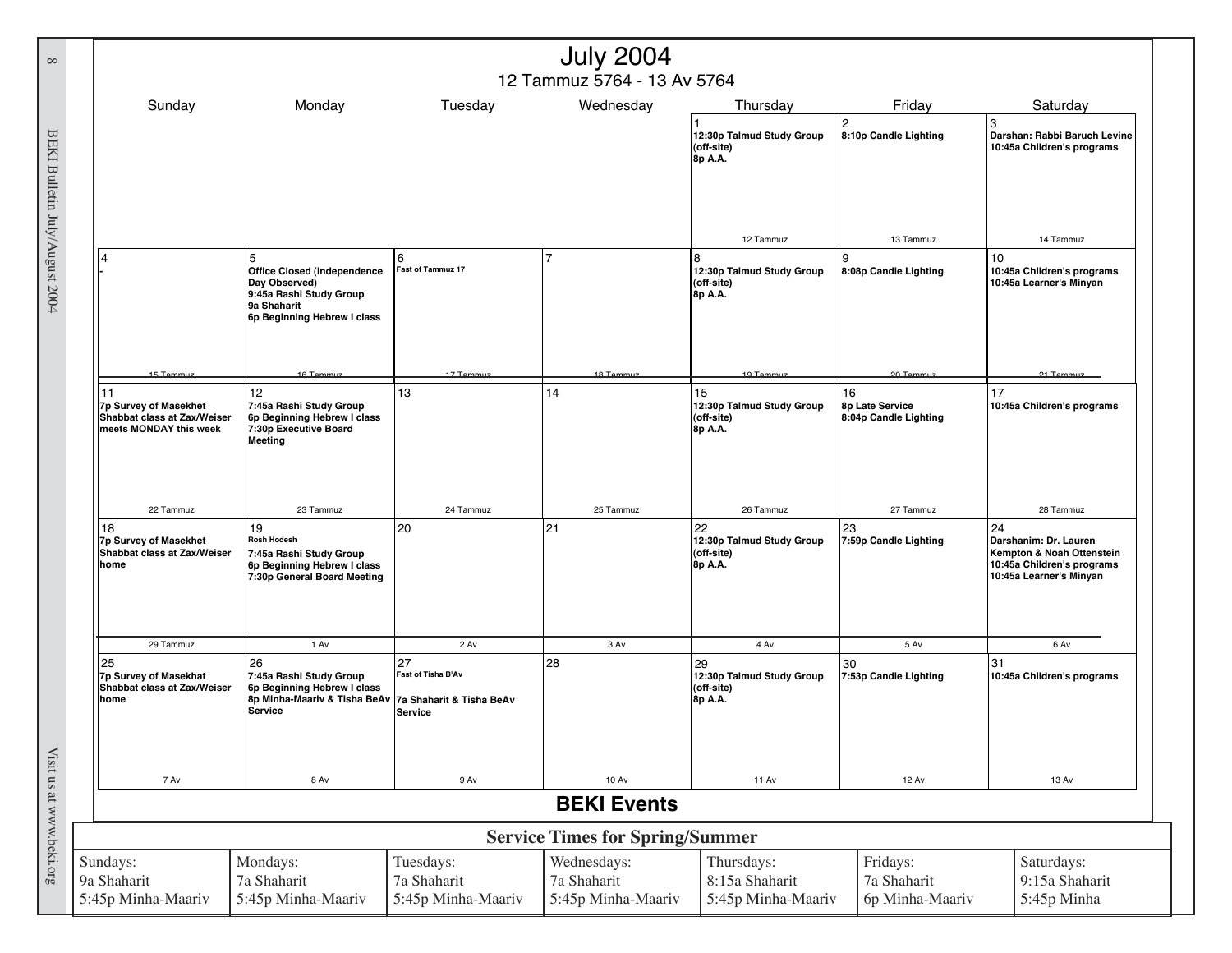| August 2004<br>14 Av 5764 - 14 Elul 5764                           |                                                                                               |                                   |                                   |                                                                          |                                                |                                                                                                          |  |  |  |  |
|--------------------------------------------------------------------|-----------------------------------------------------------------------------------------------|-----------------------------------|-----------------------------------|--------------------------------------------------------------------------|------------------------------------------------|----------------------------------------------------------------------------------------------------------|--|--|--|--|
| Sunday                                                             | Monday                                                                                        | Tuesday                           | Wednesday                         | Thursday                                                                 | Friday                                         | Saturday                                                                                                 |  |  |  |  |
| ∣1<br>7p Survey of Masekhet<br>Shabbat class at Zax/Weiser<br>home | $\overline{2}$<br>Tu B'Av<br>7:45a Rashi Study Group<br>6P Beginning Hebrew I class           | 3                                 | $\overline{4}$                    | 5<br>12:30p Talmud Study Group<br>(off-site)<br>8p A.A.                  | 6<br>7:45p Candle Lighting                     | $\overline{7}$<br>10:45a Children's programs<br>10:45a Learner's Minyan<br>Qiddush: Victor & Susan Stein |  |  |  |  |
| <b>14 Av</b><br>8                                                  | 15 Av<br>9<br>7:45a Rashi Study Group<br>6p Beginning Hebrew I class<br>7:30p Executive Board | <b>16 Av</b><br>10                | 17 Av<br>11                       | <b>18 Av</b><br>12<br>12:30p Talmud Study Group<br>(off-site)<br>8p A.A. | 19 Av<br>13<br>7:35p Candle Lighting           | <b>20 Av</b><br>14<br>10:45a Children's programs<br>Qiddush: Joe & Ravit Avni-<br>Singer                 |  |  |  |  |
| <b>21 Av</b>                                                       | <b>Meeting</b><br><b>22 Av</b>                                                                | 23 Av                             | <b>24 Av</b>                      | <b>25 Av</b>                                                             | <b>26 Av</b>                                   | <b>27 Av</b>                                                                                             |  |  |  |  |
| 15                                                                 | 16<br>7:30a Rashi Study Group<br>6p Beginning Hebrew I class                                  | 17<br>Rosh Hodesh I               | 18<br>Rosh Hodesh II              | 19<br>12:30p Talmud Study Group<br>(off-site)<br>8p A.A.                 | 20<br>7:25p Candle Lighting<br>8p Late Service | 21<br>10:45a Children's programs<br>10:45a Learner's Minyan                                              |  |  |  |  |
| <b>28 Av</b>                                                       | 29 Av                                                                                         | 30 Av                             | 1 Elul                            | 2 Elul                                                                   | 3 Elul                                         | 4 Elul                                                                                                   |  |  |  |  |
| 22                                                                 | 23<br>7:45a Rashi Study Group<br>7:30p General Board Meeting                                  | 24                                | 25                                | 26<br>12:30p Talmud Study Group<br>(off-site)<br>8p A.A.                 | 27<br>7:15p Candle Lighting                    | 28<br>10:45a Children's programs                                                                         |  |  |  |  |
| 5 Elul                                                             | 6 Elul                                                                                        | 7 Elul                            | 8 Elul                            | 9 Elul                                                                   | 10 Elul                                        | 11 Elul                                                                                                  |  |  |  |  |
| 29                                                                 | 30<br>7:45a Rashi Study Group                                                                 | 31                                |                                   |                                                                          |                                                |                                                                                                          |  |  |  |  |
| 12 Elul                                                            | 13 Elul                                                                                       | 14 Elul                           |                                   |                                                                          |                                                |                                                                                                          |  |  |  |  |
| <b>BEKI Events</b><br><b>Service Times for Spring/Summer</b>       |                                                                                               |                                   |                                   |                                                                          |                                                |                                                                                                          |  |  |  |  |
| Sundays:                                                           | Mondays:                                                                                      | Tuesdays:                         | Wednesdays:                       | Thursdays:                                                               | Fridays:                                       | Saturdays:                                                                                               |  |  |  |  |
| 9a Shaharit<br>5:45p Minha-Maariv                                  | 7a Shaharit<br>5:45p Minha-Maariv                                                             | 7a Shaharit<br>5:45p Minha-Maariv | 7a Shaharit<br>5:45p Minha-Maariv | 8:15a Shaharit<br>5:45p Minha-Maariv                                     | 7a Shaharit<br>6p Minha-Maariv                 | 9:15a Shaharit<br>5:45p Minha                                                                            |  |  |  |  |

Visit us at www.beki.org Visit us at www.beki.org

BEKI Bulletin July/August 2004 BEKI Bulletin July/August 2004

8 7